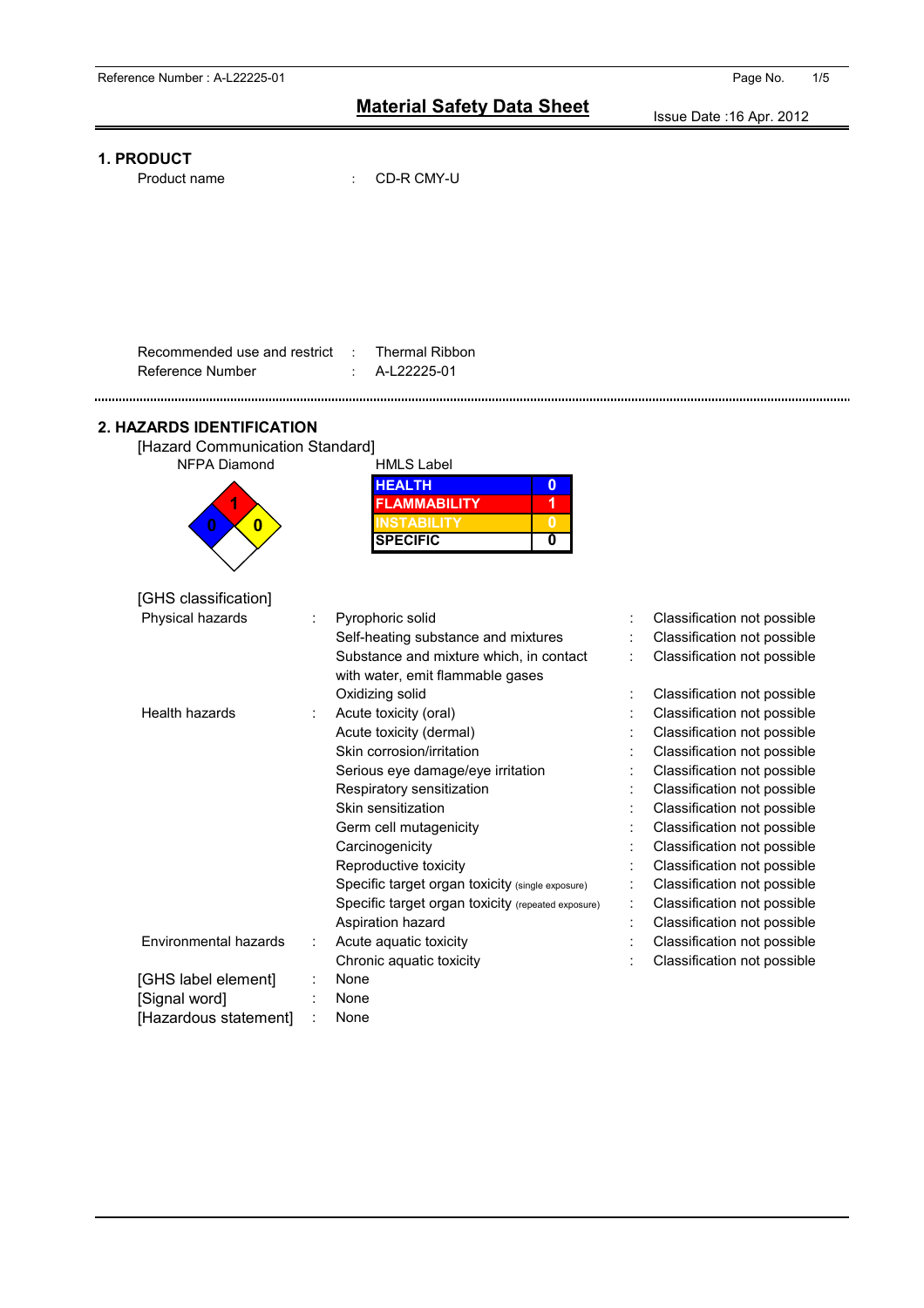|                    |                              | Issue Date: 16 Apr. 2012                                                                                                                                                    |
|--------------------|------------------------------|-----------------------------------------------------------------------------------------------------------------------------------------------------------------------------|
| [Precautions]      |                              |                                                                                                                                                                             |
| Safety precautions |                              | Do not handle until all safety precautions have been read and understood.<br>Avoid release to the environment. Wash hands thoroughly after handling.                        |
|                    |                              | Do not handle near heat/ignition source.                                                                                                                                    |
| Response           | If in eyes,<br>÷             | Rinse cautiously with water for several minutes.<br>Remove contact lenses and wash, if present and easy to do.<br>If eye irritation persists: Get medical advice/attention. |
|                    | If on skin,<br>If swallowed. | Wash with plenty of soap and water.<br>If skin irritation or rash occurs: Get medical advice/attention.<br>Get medical advice/attention if feel unwell.                     |
| Disposal           | local/regulation.            | Dispose of contents and container in accordance with international/national/regional/                                                                                       |

## **3. COMPOSITION/INFORMATION ON INGREDIENTS**

Chemical substance/mixutur : Mixture

| Components                | Formula                                      | CAS.No.    | Contents(wt%) | <b>GHS Classification</b>      |
|---------------------------|----------------------------------------------|------------|---------------|--------------------------------|
| Polyethylenetelephthalate | $-(OCH_2CH_2COO(C_6H_4)CO)_{0}$ - 25038-59-9 |            | $75 - 80$     |                                |
| Resin                     | confidential                                 | registered | $5 - 15$      |                                |
| Pigment                   | confidential                                 | registered | $3 - 10$      |                                |
| Silica                    | confidential                                 | registered | $1 - 5$       |                                |
| Carbon Black              | С                                            | 1333-86-4  | < 1           | Carcinogenicity<br>Category 2B |

#### **4. FIRST-AID MEASURES**

| If inhaled.  | Inhalation doesn't occure if use normally.                                         |
|--------------|------------------------------------------------------------------------------------|
| If on skin.  | Wash well with soap and plenty of water. If aberration occurs, get medical advice. |
| If in eves,  | : Film may damage eyes. Get medical advice.                                        |
| If swallowed | Rinse mouth well with plenty of water and get medical advice.                      |

#### **5. FIRE-FIGHTING MEASURES**

| Suitable extinguisher         | Powder-type fire extinguisher, carbon dioxide gas, foam-type fire<br>extinguisher          |
|-------------------------------|--------------------------------------------------------------------------------------------|
| Unsuitable extinguisher       | Not known                                                                                  |
| Specific hazards              | Toxic gas, such as carbon monoxide, is generated in combustion.                            |
| Specific fire fighting method | Normal fire-fighting method would be applied.<br>Avoid scattering the films                |
| Protection of fire fighter    | Fire fighter should wear appropriate protective equipment<br>(gloves, mask, glasses, etc). |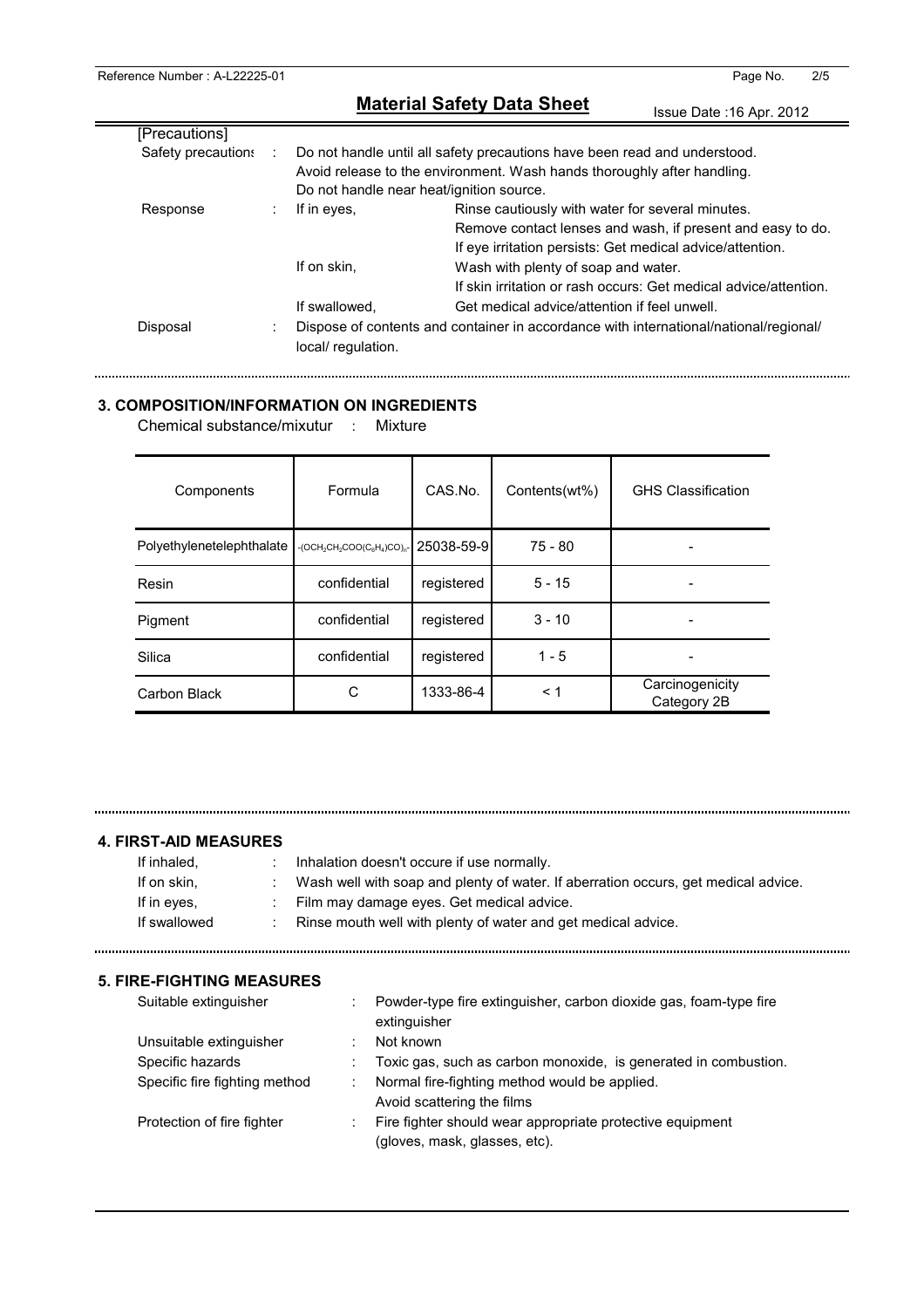Issue Date :16 Apr. 2012

| <b>6. ACCIDENTAL RELEASE MEASURES</b>   |                               |                                                                    |
|-----------------------------------------|-------------------------------|--------------------------------------------------------------------|
| Personal precautions                    | $\mathcal{I}^{\mathcal{A}}$ . | Avoid contact to eyes and skin.                                    |
| Environmental precautions               |                               | Do not leave the film in environment                               |
| Method and material for                 |                               | Scoop                                                              |
| containment and cleaning up             |                               |                                                                    |
| Second accident prevention              |                               | Immediately remove ignition sources and prepare fire extinguisher  |
|                                         |                               |                                                                    |
| <b>7. HANDLING AND STORAGE</b>          |                               |                                                                    |
| [Handling]<br><b>Technical measures</b> |                               |                                                                    |
| Ventilation                             |                               | Not required                                                       |
|                                         |                               | Not applicable                                                     |
| Precautions for safe handling           |                               | Avoid contact to eyes and skin. Wear protective equipment such as  |
|                                         |                               | protective gloves if necessary. Do not use fire near the products. |
|                                         |                               | Wash hands thoroughly after handling.                              |
| [Storage]                               |                               |                                                                    |
| <b>Technical measures</b>               |                               | Should be kept in a place where ventilation                        |
| Storage condition                       |                               | Keep away from fire, water, humidity, direct sunlight.             |
| Safe container                          |                               | Use appropriate container which prevent product fall.              |
|                                         |                               |                                                                    |
|                                         |                               |                                                                    |

#### **8**. **EXPOSURE CONTROLS/PERSONAL PROTECTION**

Facility measures : Not required

| Control parameters |                                                                                          |                          |  |  |  |
|--------------------|------------------------------------------------------------------------------------------|--------------------------|--|--|--|
| Substance          | Acceptable concentration limit                                                           |                          |  |  |  |
|                    | The Japan Society fo Occpational Health                                                  | <b>ACGIH</b>             |  |  |  |
| Carbon black(*1)   | [Dust] (category 2)<br>Inhalant dust 1mg/m <sup>3</sup><br>Total dust 4mg/m <sup>3</sup> | TWA 3.5mg/m <sup>3</sup> |  |  |  |

(\*1) Dust would not be generated when using normally

#### Protective equipment

| Respiratory protection | Wear mask if necessary                                              |
|------------------------|---------------------------------------------------------------------|
| Hand protection        | Wear safety gloves                                                  |
| Eve protection         | Wear safety glasses or goggles if necessary                         |
| Skin protection        | Wear Long-sleeved protective clothing and safety shoes if necessary |

## **9. PHYSICAL AND CHEMICAL PROPERTIES**

| Physical state |                                 |
|----------------|---------------------------------|
| Appearance     | Film roll                       |
| Color          | Cyan/Magenta/Yellow/Black/Clear |
| Odor           | Very little                     |
| рH             | Not applicable                  |
| Melting point  | : $255 - 265^{\circ}C(PET)$     |
| Boiling point  | Not applicable                  |
|                |                                 |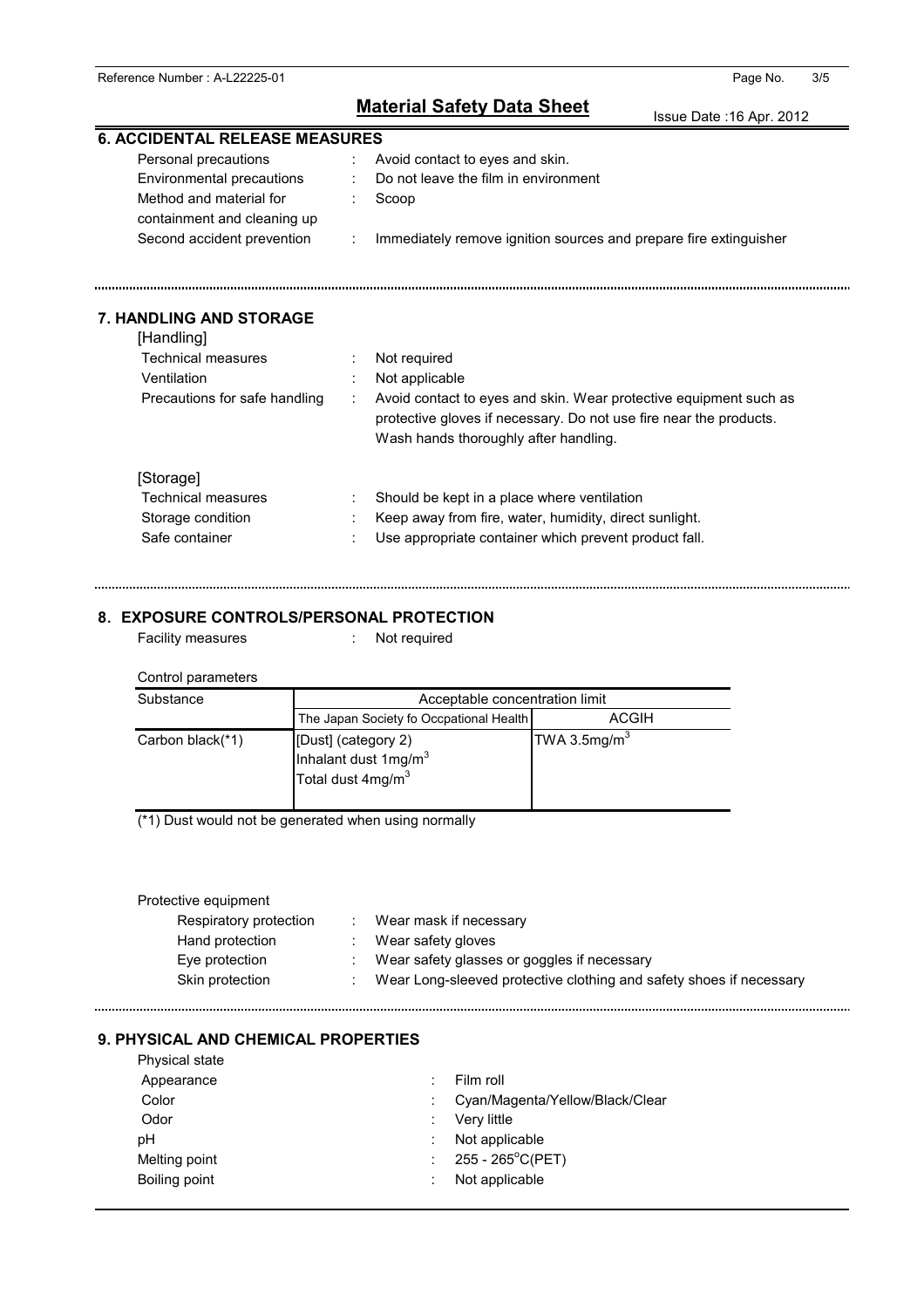| Flash point                                        | 346-399°C(PET)                                                                            |
|----------------------------------------------------|-------------------------------------------------------------------------------------------|
| Ignision point                                     | >483°C (PET)                                                                              |
| <b>Explosion limit</b>                             | No data                                                                                   |
| Vapor pressure/density                             | Not applicable                                                                            |
| Density(vs. water)                                 | $1.35 - 1.45$                                                                             |
| Solubility                                         | Not soluble                                                                               |
| n-Octanol-water partition coefficient              | No data                                                                                   |
| Decomposition temperature                          | No data                                                                                   |
|                                                    |                                                                                           |
| <b>10. STABILITY AND REACTIVITY</b>                |                                                                                           |
| Stability                                          | Stable in normal condition                                                                |
| Reactivity                                         | Unknown                                                                                   |
| Hazardous reactions under specific condition       | When ignition, fire spread, and toxic gases such as carbon<br>monoxide would be generated |
| Condition to avoid                                 | Heat                                                                                      |
| Materials to avoid                                 | Unknown                                                                                   |
| Hazardous decompositon products                    | Unknown                                                                                   |
| <b>11. TOXICOLOGICAL INFORMATION</b>               |                                                                                           |
| Acute toxicity (oral/dermal)                       | No data                                                                                   |
| Skin corrosion/irritation                          | No data                                                                                   |
| Serious eye damage/eye irritation                  | No data                                                                                   |
| Sensitization(respiratory /skin)                   | No data                                                                                   |
| Germ cell mutagenicity                             | No data                                                                                   |
| Carcinogenicity                                    | Carbon black is IARC Group 2                                                              |
| Reproductive toxicity                              | Substances which have reproductive toxicity                                               |
|                                                    | are not included                                                                          |
| Specific target organ toxicity (single exposure)   | No data                                                                                   |
| Specific target organ toxicity (repeated exposure) | No data                                                                                   |
| Aspiration hazard                                  | No data                                                                                   |
|                                                    |                                                                                           |
| <b>12. ECOLOGICAL INFORMATION</b>                  |                                                                                           |
| Ecotoxicity                                        | No data                                                                                   |
| Persistence and degradability                      | No data                                                                                   |
| Bioaccumulative potential                          | No data                                                                                   |
| mobility in soil                                   | No data                                                                                   |
| Harmful to the ozone layer                         | Not applicable                                                                            |
|                                                    |                                                                                           |
| <b>13. DISPOSAL CONSIDERATIONS</b>                 |                                                                                           |
| Waste from residues                                | Follow relevant law and regulations on disposal.                                          |
| Contaminated packaging                             | Cleaning up to reuse or dispose under relevant law and regulations.                       |
| <b>14. TRANSPORT INFORMATION</b>                   |                                                                                           |
| International regulations                          |                                                                                           |
| UN number<br>Not applicable                        |                                                                                           |
| UN class<br>Not applicable                         |                                                                                           |
|                                                    |                                                                                           |
| Special safety precautions                         | Keep away from direct sunlight and heat                                                   |